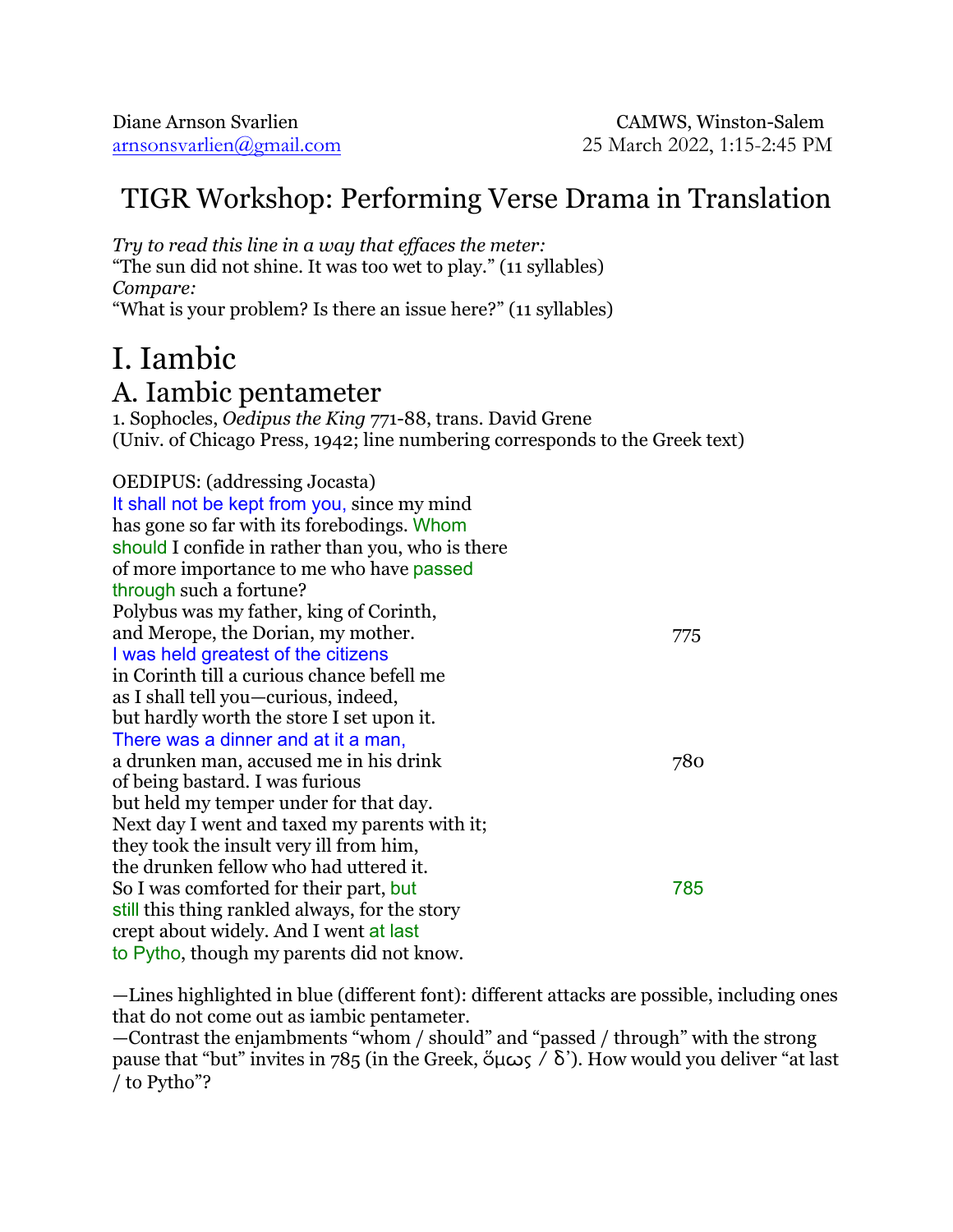2. Aeschylus, *Agamemnon* 958-72, trans. Sarah Ruden (Lefkowitz & Romm, edd., *The Greek Plays*, Modern Library 2016)

#### CLYTEMNESTRA:

There is a sea—who'll scorch it dry?—that feeds a giant ooze of dye, renewed forever, for purple clothing worth its weight in silver. By the gods' grace, this is on hand, my lord. Our household isn't trained in poverty. I would have vowed to trample endless clothing if orders came from any oracle's seat, and I could pay for this lost life's return. If the root lives, the house will come to leaf, a shadow stretch to shield us from the Dog Star. Back to the hearthside of your residence you've come; your coming signals warmth in winter; and Zeus is crafting wine from bitter grapes, the halls already have grown cool whenever the man of consequence walks through his home.

*(Agamemnon reaches the end of the purple walkway and exits into the palace.)* 

Zeus, Zeus, Fulfiller, come fulfill my prayers, look after all these things you mean to do.

3. Aeschylus, *Agamemnon* 958-72, trans. Louis MacNeice (1936) CLYT.

There is the sea and who shall drain it dry? It breeds Its wealth in silver of plenty of purple gushing And ever-renewed, the dyeings of our garments. The house has its store of these by God's grace, King. This house is ignorant of poverty And I would have vowed a pavement of many garments Had the palace oracle enjoined that vow Thereby to contrive a ransom for his life. For while there is root, foliage comes to the house Spreading a tent of shade against the Dog Star. So now that you have reached your hearth and home You prove a miracle — advent of warmth in winter; And further this — even in the time of heat When God is fermenting wine from the bitter grape, Even then it is cool in the house if only Its master walk at home, a grown man, ripe. O Zeus the Ripener, ripen these my prayers; Your part it is to make the ripe fruit fall.

—note that the first line is a 6-beat iambic line.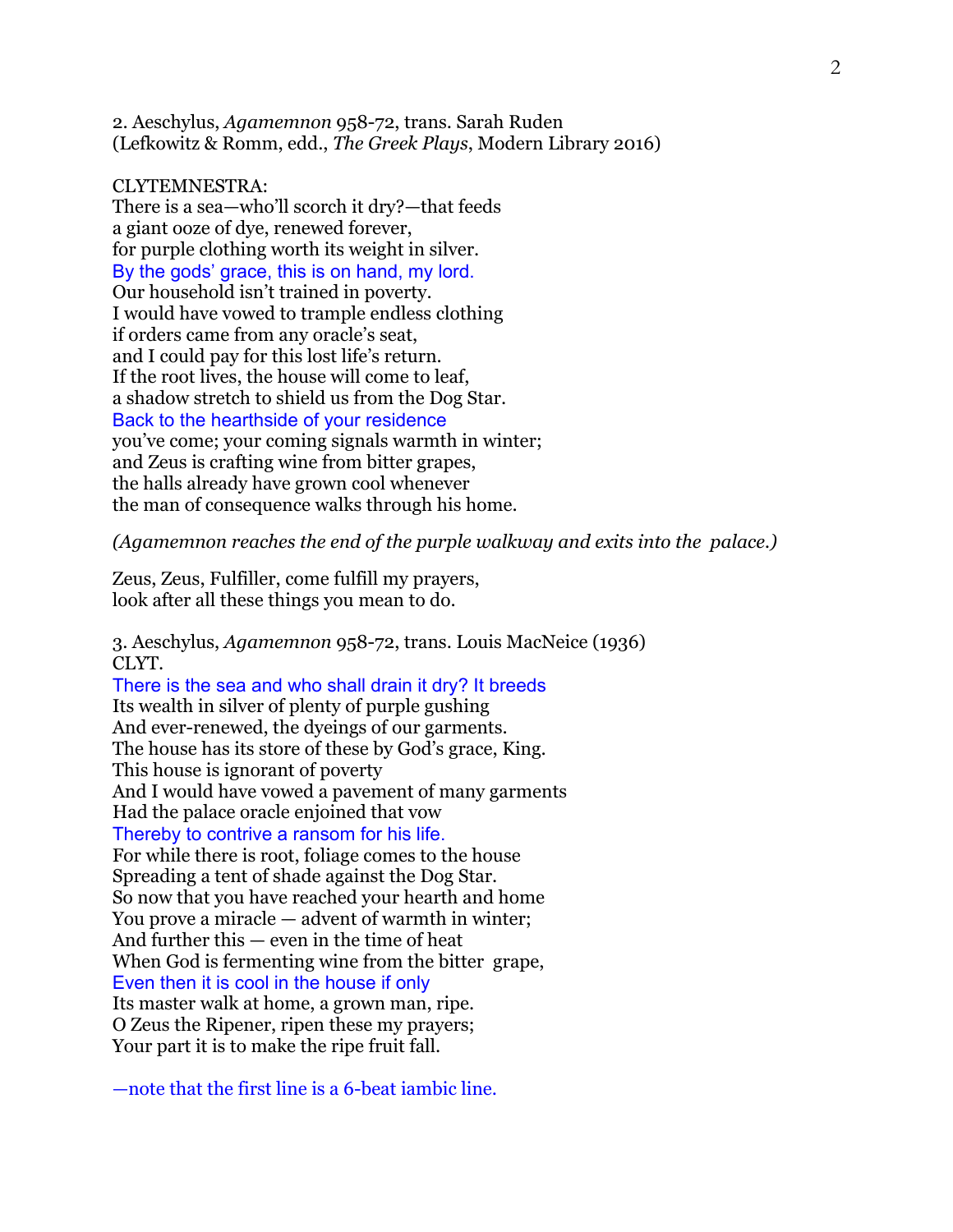| 4. Euripides, Ion 344-365 (333-54 Greek), trans. Diane Arnson Svarlien<br>(Ion, Helen, Orestes, Hackett 2016) |     |
|---------------------------------------------------------------------------------------------------------------|-----|
| ION:<br>What do you need? My lady, I will help you.                                                           |     |
| <b>CREUSA:</b><br>To hear a secret oracle from Phoebus.                                                       | 345 |
| ION:<br>Tell me; I'll be your representative.                                                                 |     |
| <b>CREUSA:</b><br>All right. But—reverence makes me hesitate                                                  |     |
| ION:<br>Reverence won't help you. She's a lazy goddess.                                                       |     |
| <b>CREUSA:</b><br>My friend told me-that she had sex with Phoebus.                                            |     |
| ION:<br>With Phoebus? Never. Stranger, take it back.                                                          | 350 |
| <b>CREUSA:</b><br>And she bore the god's child, without her father knowing.                                   |     |
| ION:<br>No! She's ashamed; some man did this injustice.                                                       |     |
| <b>CREUSA:</b><br>That's not what she says. She has been through hell.                                        |     |
| ION:<br>How's that, if she had congress with Apollo?                                                          |     |
| <b>CREUSA:</b><br>The child she bore—she had to put him out.                                                  | 355 |
| ION:<br>She exposed him? Did he live? Where is he now?                                                        |     |
| <b>CREUSA:</b><br>No one knows. I came to ask the god.                                                        |     |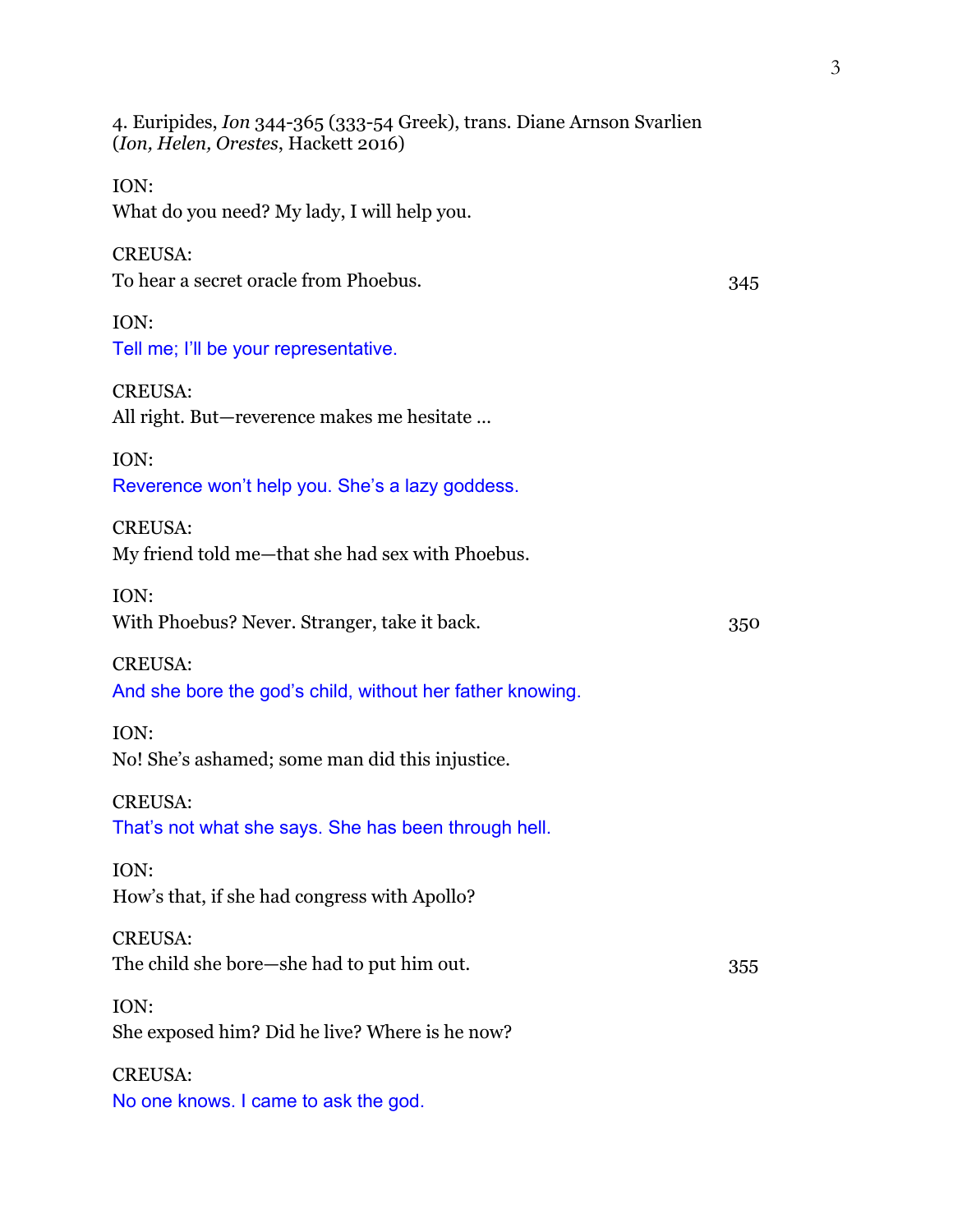ION: If he no longer lives, then what destroyed him?

CREUSA:

She thinks it must have been wild beasts. Poor boy.

ION: Why did she think that? Was there some clear sign? 360

CREUSA: She went to where she left him. He was gone.

ION: But—was there any blood there on the ground?

CREUSA:

She says there wasn't. And she looked and looked.

ION: How long has it been since he was done away with?

CREUSA: If he were living, he would be your age.  $365$ 

# B. Iambic tetrameter

1. Aristophanes, *Women at the Thesmophoria* 533-43, trans. D. Arnson Svarlien (Hackett, forthcoming)

### MICA:

My fellow women, by Aglaurus, you're not thinking rightly! Are you on drugs, or are you idiots? This woman's outrage she's trying to destroy us!—you can't let it go unpunished! Can anyone … well, look, it's up to us—us and our slave girls! Let's hold her down, and singe her pussy bald with burning ashes: she'll learn, since she's a woman, not to slander other women!

### INLAW:

No, not my pussy, o my fellow females! If we really are citizens with freedom to express our honest views here, why must I pay the price, then, just for giving my opinion about Euripides, and what I think is fair? DON'T TOUCH ME!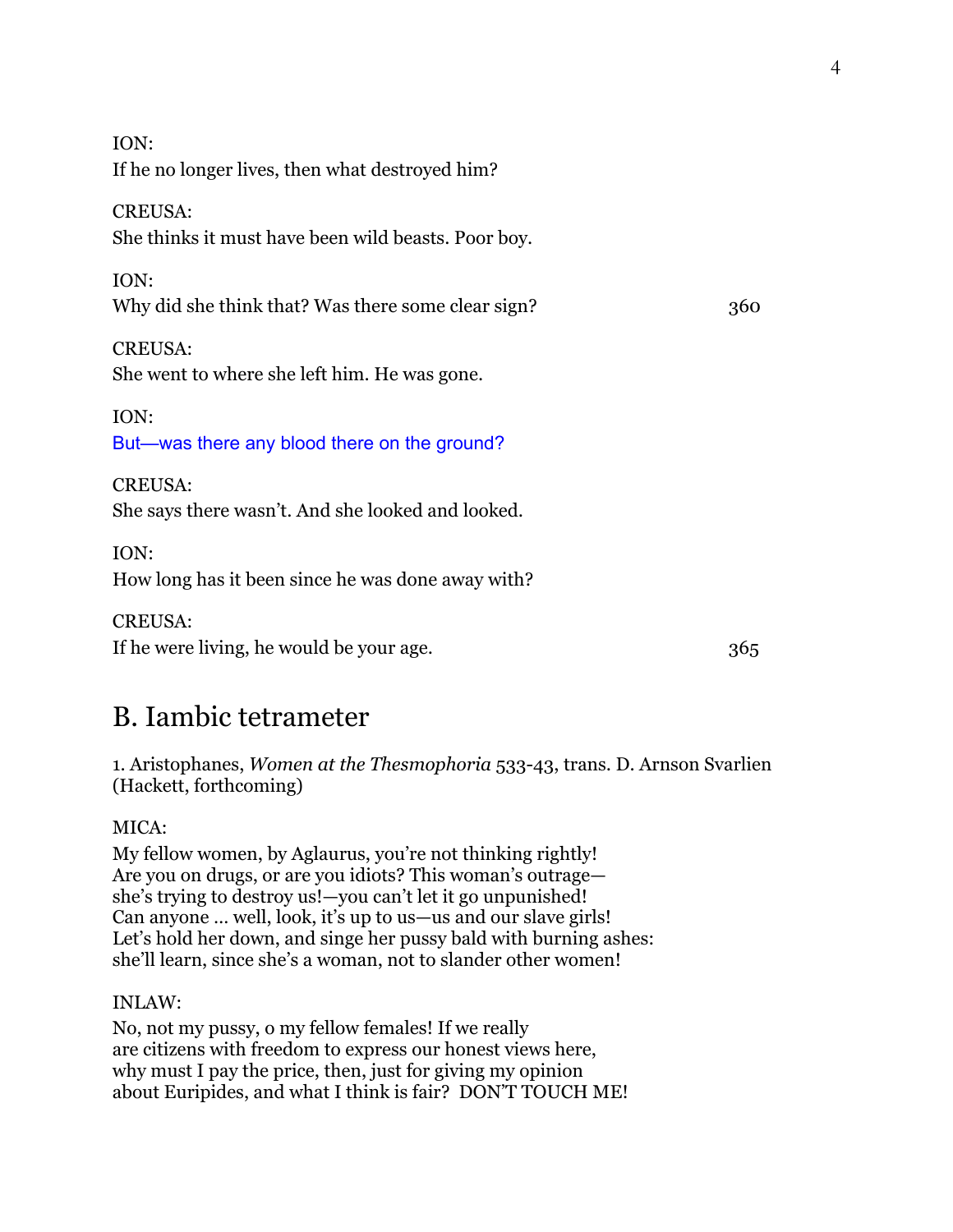# C. Iambic senarii

Plautus, *The Braggart Soldier* 79-92, trans. Erich Segal (*Plautus: Four Comedies*. The World's Classics, OUP, 1996; first version pub. Samuel French, 1963).

#### PALAESTRIO.

Now folks, if you'll be kind enough to hear me out, Then I'll be kind and tell you what our play's about. Whoever doesn't want to listen, let him beat it And give a seat to one of those in back who need it. I'll tell you why we've gathered in this festive spot, What comedy we will enact, its name and plot. This play is called the *Alázon* in Greek, A name translated 'braggart' in the tongue we speak. This town is Ephesus; that soldier is my master Who's just gone to the forum. What a shameless crass bombaster! He's so full of crap and lechery, no lies are vaster.\* He brags that all the women seek him out en masse. The truth is, everywhere he goes they think he's just an ass.

blue  $=$  4- and  $\bar{z}$ -beat lines. \*could be read as either 6 or 7 beats.

## II. Anapests

## A. Tragic anapests

1. Euripides, *Medea* 104-120 (96-114 Greek), trans. Diane Arnson Svarlien (*Alcestis, Medea, Hippolytus*, Hackett 2007; *Medea*, Hackett 2008)

*Medea is singing (lyric anapests) and the Nurse is speaking/chanting.*

#### MEDEA.

*(from within the house, crying out in rage)*

*Aaaah!* 105 *Oh horrible, horrible, all that I suffer, my unhappy struggles. I wish I could die.*

#### NURSE.

You see, this is it. Dear children, your mother has stirred up her heart, she has stirred up her rage. Hurry up now and get yourselves inside the house— 110 but don't get too close to her, don't let her see you: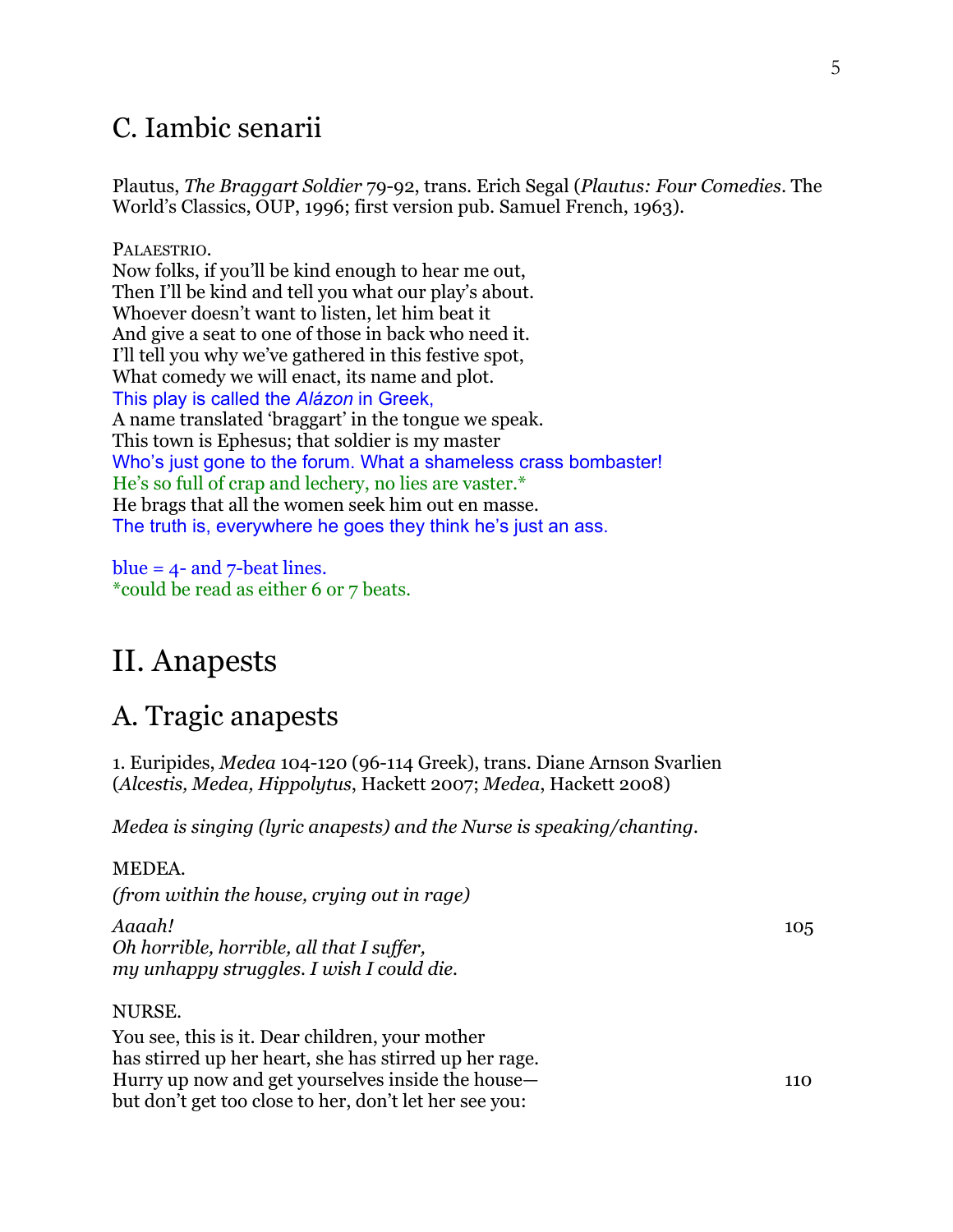her ways are too wild, her nature is hateful, her mind is too willful.

Go in, hurry up!

*Exit the Tutor and children into the house.*

It's clear now, it's starting: a thunderhead rising, swollen with groaning, and soon it will flash 115 as her spirit ignites it—then what will she do? Her heart is so proud, there is no way to stop her; her soul has been pierced by these sorrows.

#### MEDEA.

*Aaaah! The pain that I've suffered, I've suffered so much, worth oceans of weeping. O children, accursed,* 120 *may you die—with your father! Your mother is hateful. Go to hell, the whole household! Every last one.*

2. Tragic delivery of anapests from Euripides' *Hecuba* (film clip):

https://www.academia.edu/video/1wWar1

Hecuba's entrance, performed by Elisabeth Henry as Greta in Patrick Wang's acclaimed 2018 film *A Bread Factory*.

## B. Paratragic anapests

Aristophanes, *Lysistrata* 952-55, trans. D. Arnson Svarlien (Hackett, forthcoming)

CINESIAS: Ah, my wife has destroyed me! I'm shredded to pieces. She skinned my poor cock and then hurried away. Alas, what will happen? Whom now can I fuck? I've been cheated and robbed of the fairest of all.

# C. Comic anapests

## 1. Anapestic tetrameter.

Aristophanes, *Lysistrata* 549-54, trans. D. Arnson Svarlien (Hackett, forthcoming)

CHORUS OF OLD WOMEN:

O most manly of grannies, most bristling of thistles, most fecund of all stinging nettles It is time to attack—while the wind's at your back—in your fiercest and angriest fettles!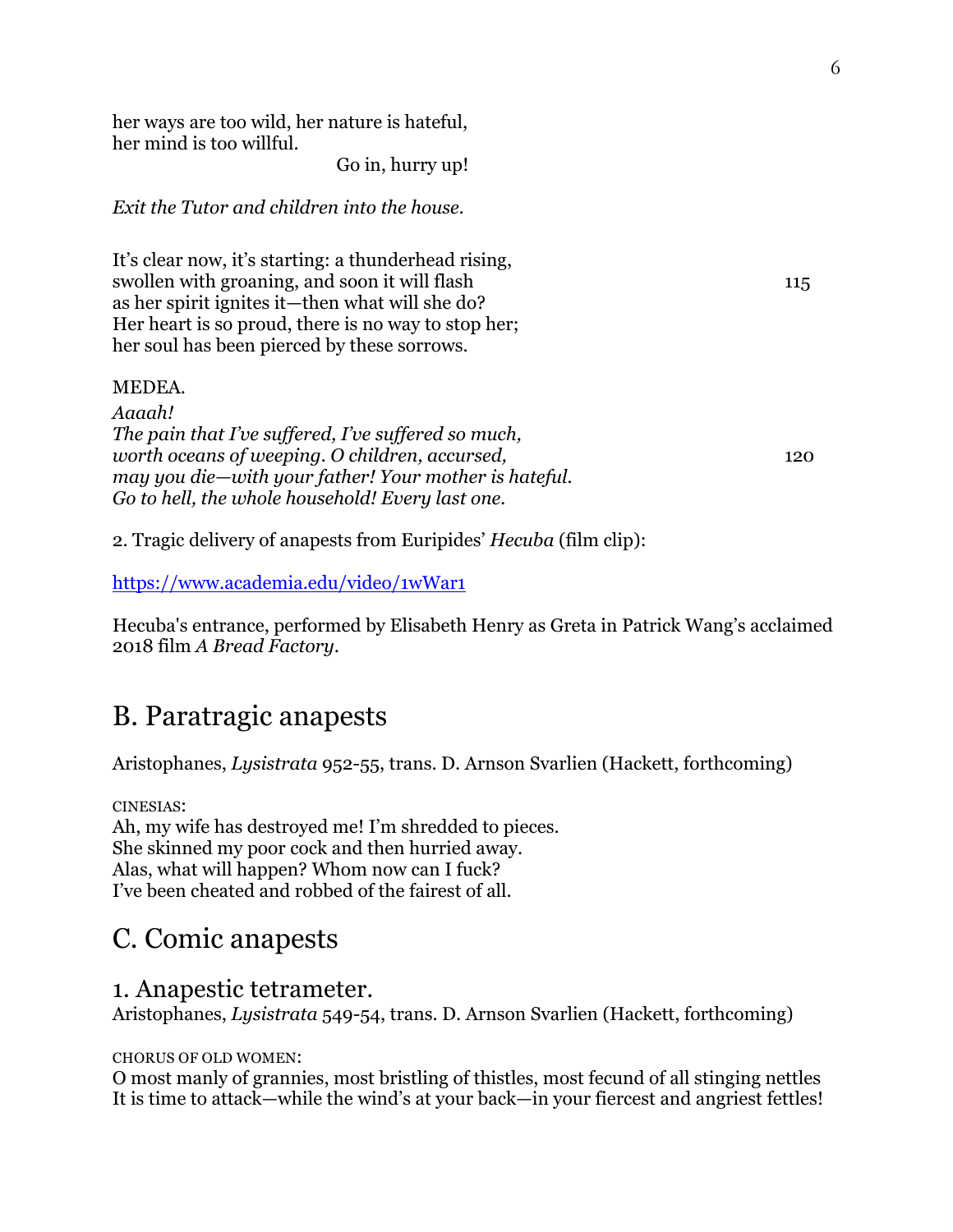LYSISTRATA:

If the soft sighs of Eros, whose spirit is sweet, and the breath of divine Aphrodite will pour down their charms on our breasts and our thighs, and cast a deep spell of desire

on our men, and thus make them delightfully hard, with their rods and their staffs standing upright,

I believe that all Hellas will hail us as "Lysimaches: The Dissolvers of Battles!"

## 2. Anapestic septenarii.

Plautus, *The Braggart Soldier* 1011-20, trans. Erich Segal (OUP, 1996)

PALAESTRIO.

All you dreamed will appear, you can be of good cheer – there is certainly no cause for fearing,

For the person that's speaking knows just who you're seeking –

MILPHIDIPPA.

My goodness – who is this I'm hearing?

PAL. Of your council a sharer – and also a bearer of counsel, should you be confiding it.

MIL. Oh no, heaven forbid, what I'm hiding's not hid!

PAL. Well, you may or may not still be hiding it.

MIL. Tell me how that can be?

PAL. It's not hidden from me – but I'm trusty, a tacit and mum one.

MIL. Can you give me a sign that you know our design?

PAL. Let us say that a woman loves someone.

MIL. There are hundreds who do –

PAL. Ah, but ever so few send a gift given straight from their finger.

MIL. Ah, now I understand, I've the lay of the land now – and no more uncertainties linger.

Are there spies hereabouts?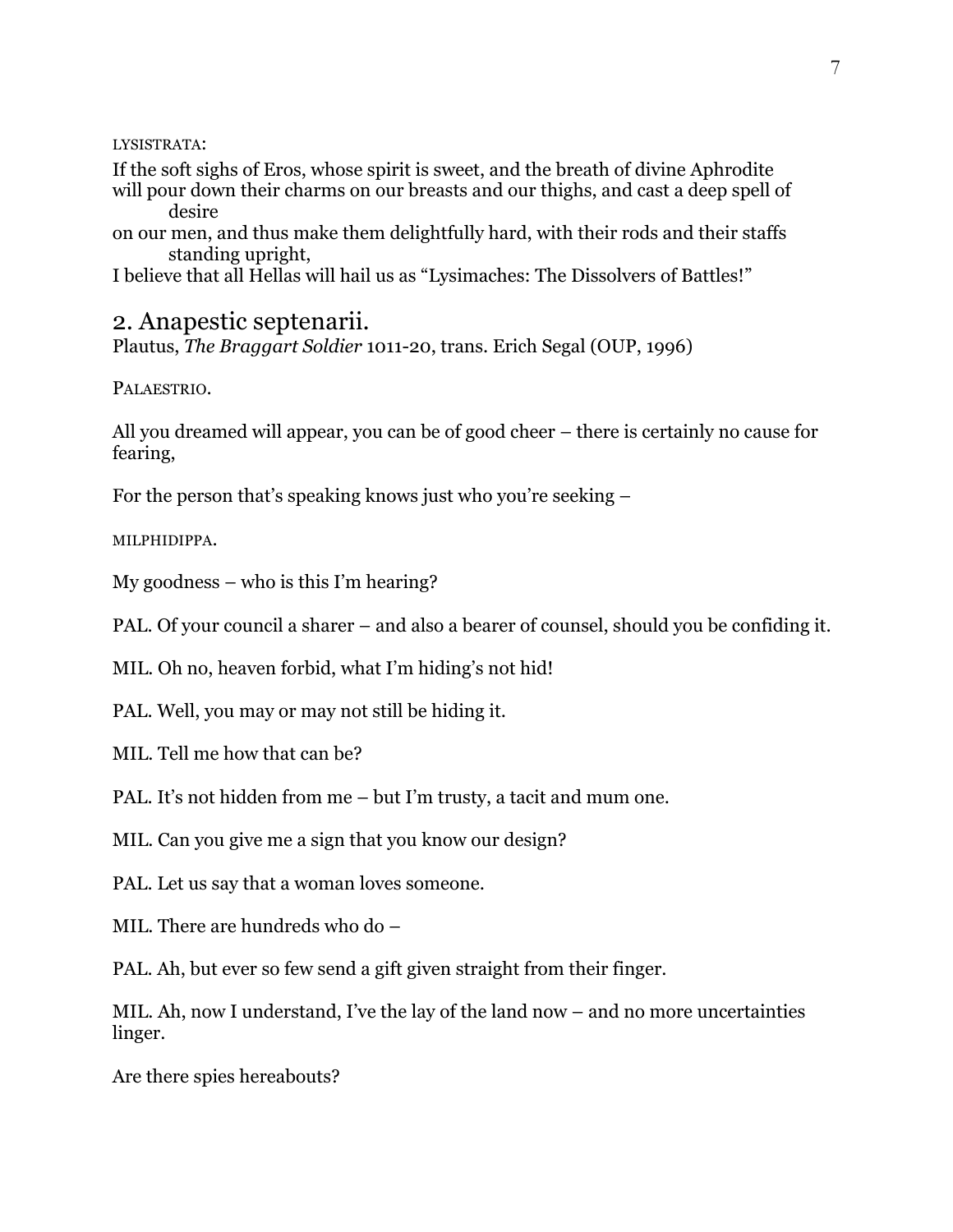PAL. *[Pointing to the soldier]* We're both with and without.

*[Milphidippa motions Palaestrio to one side.]* 

MIL. I must see you alone, so I beckoned.

PAL. Well, for many or few words?

MIL. I only want two words.

PAL. *[To the soldier]* I'll be back with you in a second.

# III. Trochaic tetrameter

# A. In tragedy

1. Euripides, *Orestes* 793-801 (768-76 Greek), trans. D. Arnson Svarlien (*Ion, Helen, Orestes*, Hackett 2016)

### ORESTES:

Oh, poor man, it seems my woes will cause you pain no less than me.

PYLADES:

I'm no Menelaus. Yes, it's painful, but it must be borne.

ORESTES: Aren't you frightened? Argos wants my death. They might convict you, too.

PYLADES: Argos has no jurisdiction over me. The Phocians do.

ORESTES: Mobs are dangerous, when evil speakers lead the people on.

PYLADES: Yes, but when a decent man persuades them, they'll act decently.

ORESTES: Well, then. We must talk through this together.

> PYLADES: Yes. We are compelled.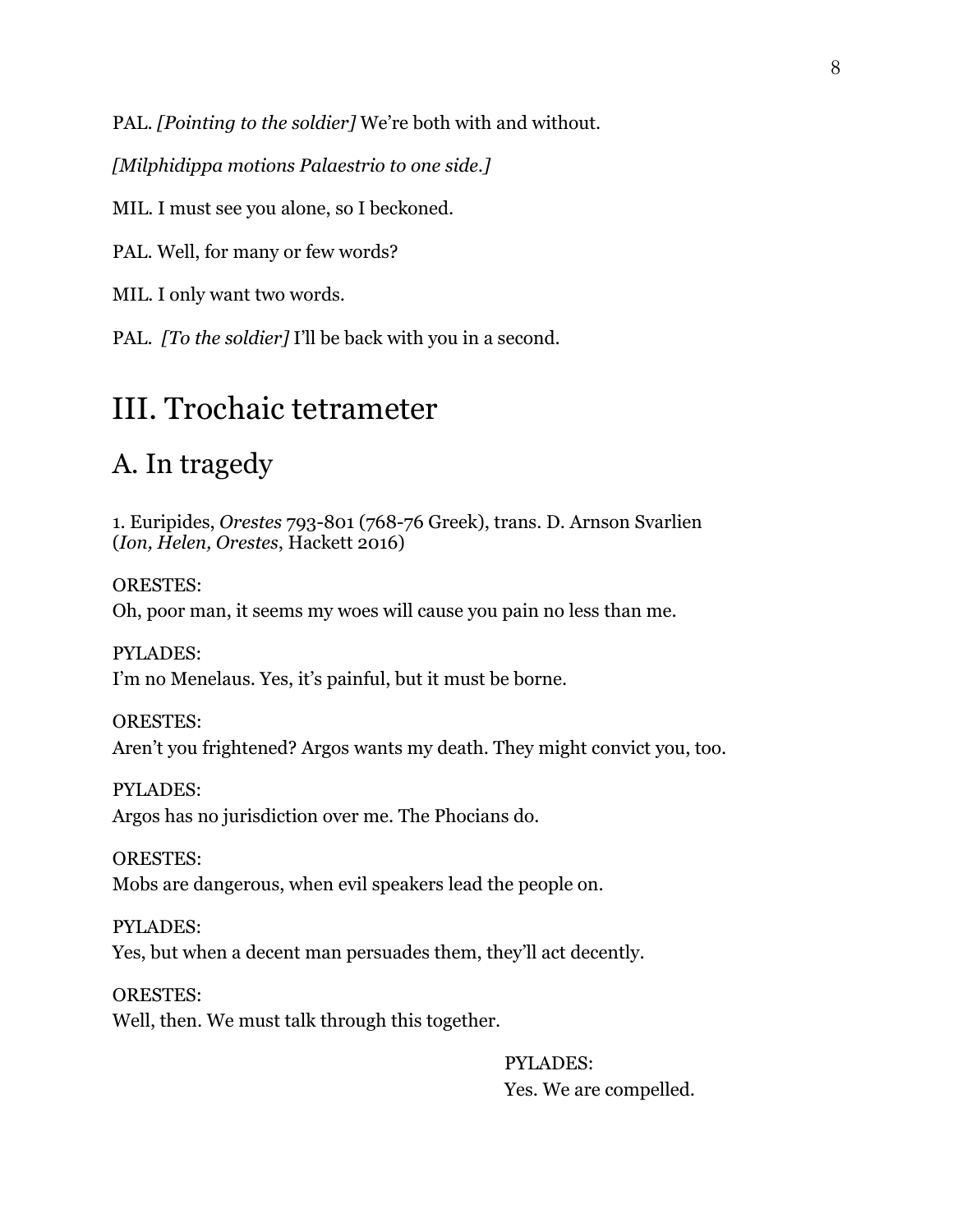ORESTES: If I go and tell the people …

#### PYLADES:

… you had justice on your side …

#### ORESTES:

… I avenged my father; who could fault me?

## PYLADES:

They might not be thrilled.

2. *Orestes* 1613-20 (1518-25 Greek), trans. DAS (Hackett, 2016) ORESTES: *(Holding his sword closer to the Phrygian's face.)* Does every Phrygian fear the sword so much? Was it like this in Troy? PHRYGIAN: Take your blade away! Up close, its gleam is frightening. I see death! ORESTES: What, like seeing a Gorgon? You're afraid of turning into stone? 1615 PHRYGIAN: Gorgon? No—what's that? I'm just afraid of turning into *dead*. ORESTES: You're a slave, and you fear Hades? Death would bring release from pain. PHRYGIAN: Slave or free, it doesn't matter; all men love to be alive. ORESTES: Well said. I will spare you, for your intellect. Go on inside. PHRYGIAN: You won't kill me? ORESTES: No; you're spared.

PHRYGIAN:

Well said; I like the sound of that.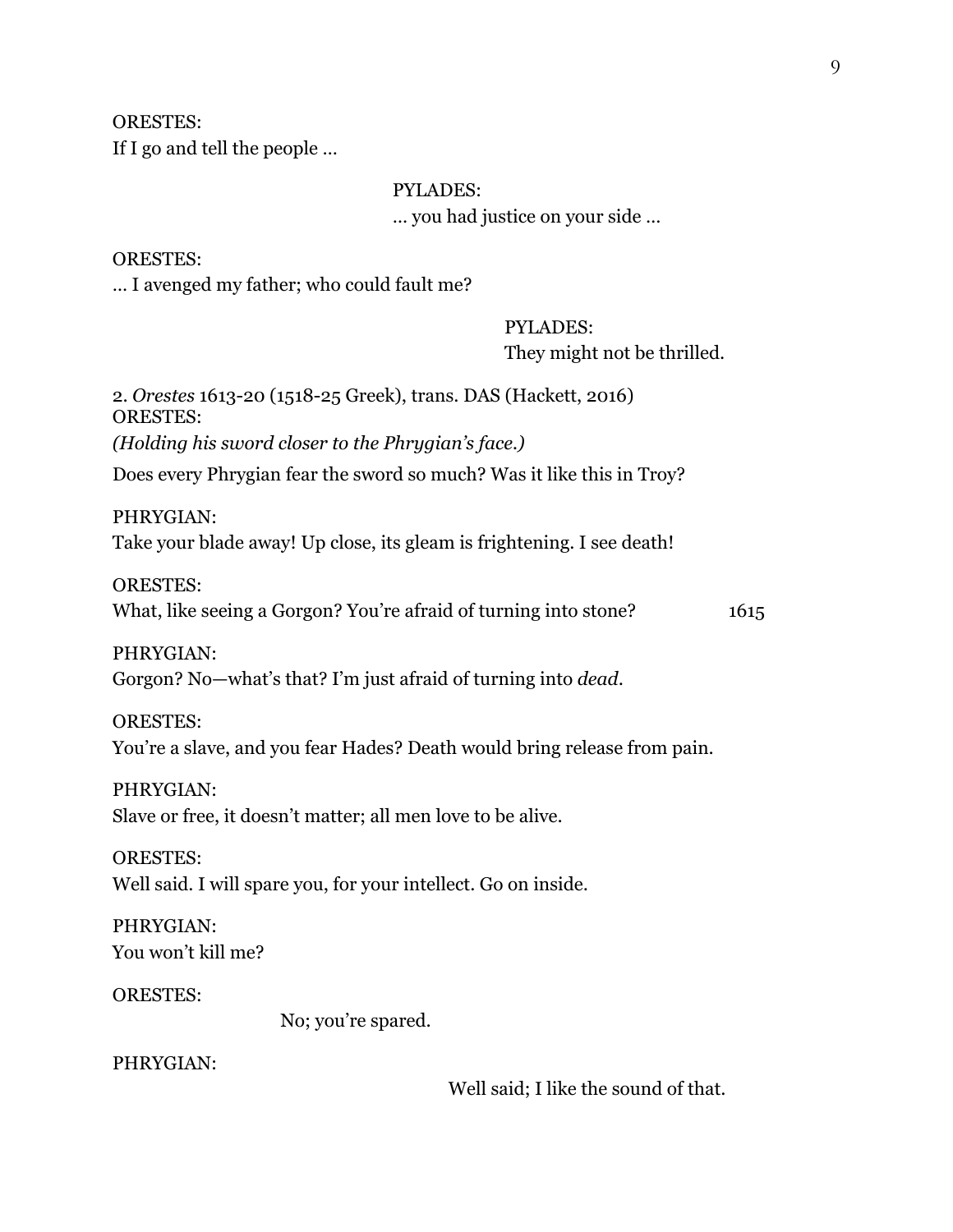## B. Trochaic tetrameter in comedy

1. Aristophanes, *Wasps*, second parabasis, 1284-90, trans. Douglas M. MacDowell, *Aristophanes and Athens*, p. 176 (OUP, 1995).

Thére are sóme men whó assérted thát I'd máde my peáce with hím. That was at the time when Kleon charged at me and hárassed me And abused me and provoked me. Then, when I was being flayed, People not involved looked on and laughed to see me yelling out. They cared not a scrap for me, though. All they wanted was to know Whether I, when Kleon squeezed me, would emit some little joke. I could see the situation; so I played the ape a bit.

2. Plautus, trochaic septenarii *The Brothers Menaechmus* 414ff, trans. Erich Segal (*Plautus: Four Comedies*. The World's Classics, OUP, 1996).

MESSINIO. If she's not from Syracuse, how does she know the facts so well?

MENAECHMUS II. [getting excited.] Hercules, I shouldn't keep refusing her.

MESS. Oh, don't you dare! Go inside that door and you're a goner, sir.

MENAECH. Now you shut up! Things are going well. Whatever she suggests—I'll just agree. Why not get a little ... hospitality? [to Erotium] Dear lady, please— I was impolite a while ago. I was a bit afraid that [indicating Messinio] He might go and tell my wife … about the dress … about the dinner. Now, when you would like, we'll go inside.

EROTIUM. But where's the parasite?

Men.

I don't give a damn. Why should we wait for him? Now if he comes, Don't let him inside at all.

EROTIUM. By Castor, I'll be happy not to. Yet [playfully] there's something I would like from you.

MEN. Your wish is my command. EROT. Bring the dress you gave me to the Phrygian embroiderer. Have him redesign it, add some other frills I'd like him to.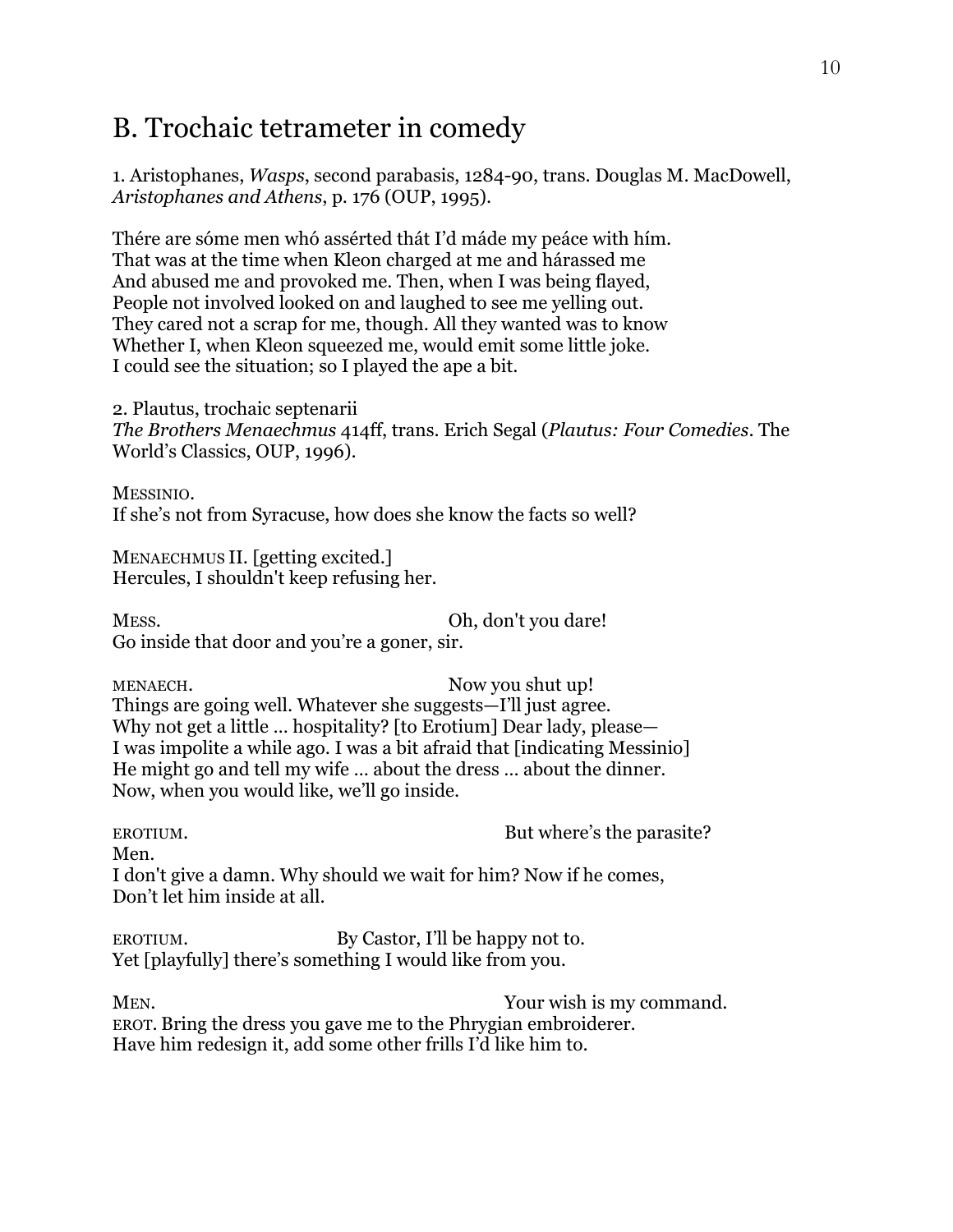# IV. Choral responsion

1. Euripides, *Suppliant Women* 966-81 (955-70 Greek), trans. John Frederick Nims (*Euripides, 2*. Penn Greek Drama Series, edd. Slavitt & Bovie, 1998).

### [STROPHE]

Nevermore to be blessed with sons! (glyconic) Nevermore to enjoy with those (gly.) Argive women the pride of motherhood. No more will Artemis come, goddess of childbirth, to those left. My life's no more a life;  $like$  a drifting cloud I am tossed  $(gly.)$ this way, that, as by winds of winter. (hipponactean)

[ANTISTROPHE]

Seven mothers; and seven sons how distinguished all Argos knows we gave birth to, we mothers bound for grief. No son remains to us now. I grow old in misery here, no more reckoning among those alive or the dreary dead, as I hover betwixt, between them.